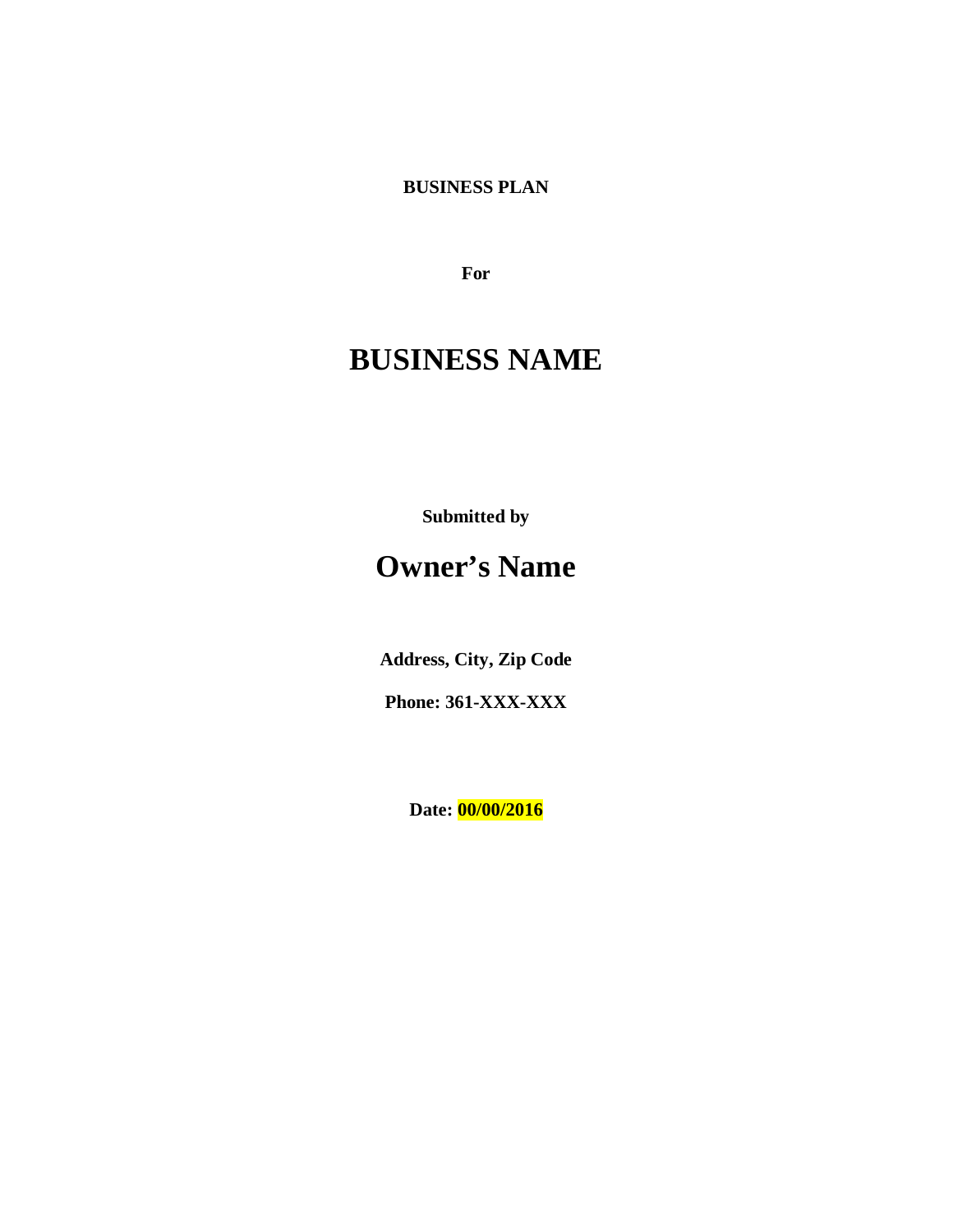# **Table of Contents**

- **I. Executive Summary**
- **II. Name of Business**
- **III. Ownership of Business**
- **IV. Information on the Business**
	- **a. Type of Business and Products & Service Mission Statement**
	- **b. History of Business**
	- **c. Location and Hours of Operation**
	- **d. Revenues and Accounting Revenues Process Revenue Assumptions Accounting and Recordkeeping**
	- **e. Inventory and Supplies**
	- **f. Legal**
	- **g. Current Proposal**
- **V. Market Analysis**
	- **a. Industry Overview**
	- **b. Competition Profile**
	- **c. Market Segmentation**
- **VI. Marketing Strategy** 
	- **a. Promotion**
	- **b. Advertising**
	- **c. Sales Strategy**
- **VII. Management Plan** 
	- **a. Management**
	- **b. Employee Details**
	- **c. Third Party Contracted Services**
- **VIII. Financial Analysis**
	- **a. Basis**
	- **b. Assumptions**
	- **c. Detailed financial information**
	- **IX. Other (We will update this section for specifics when plan is complete)**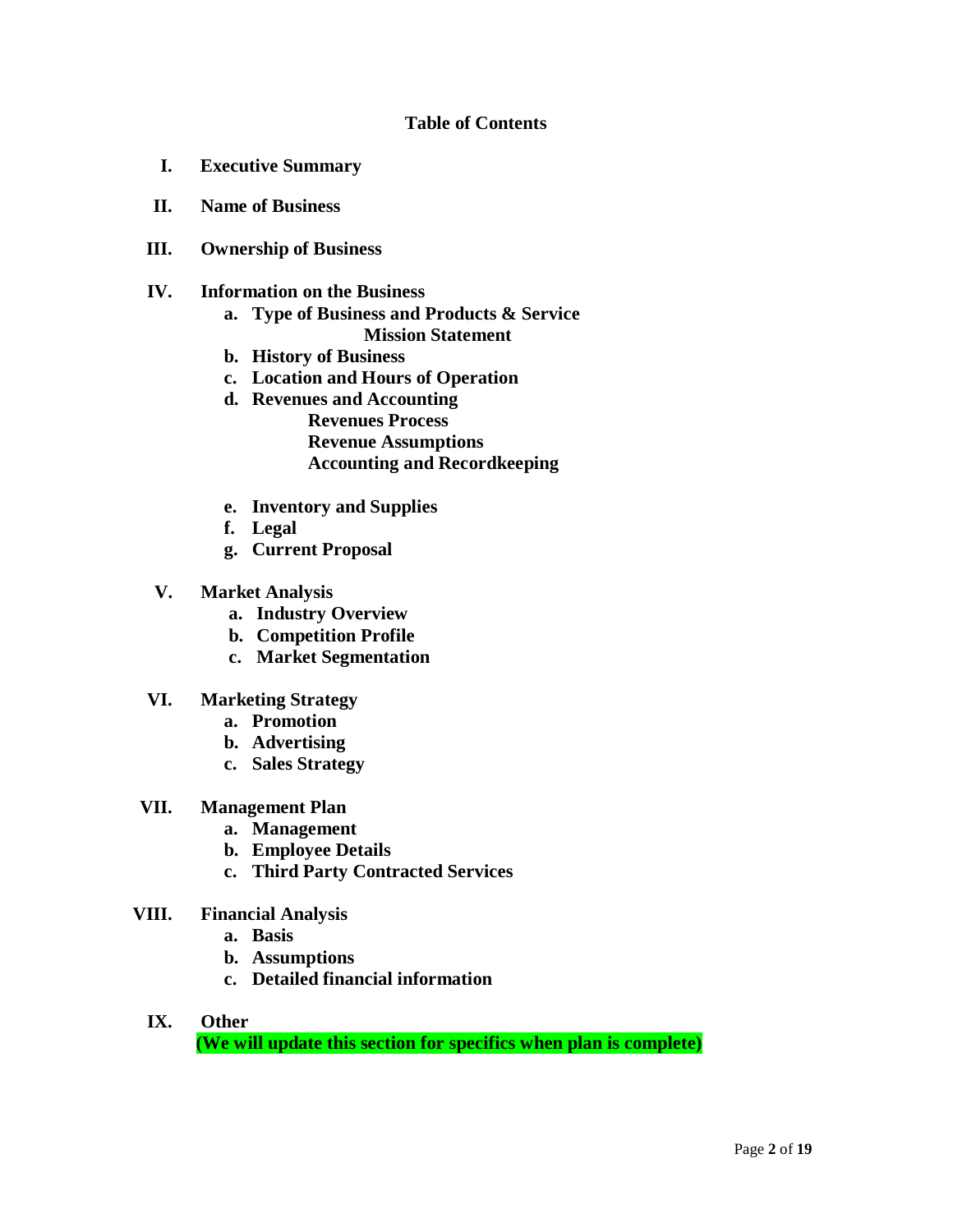# **I. Executive Summary**

Company and Background

(1-2 paragraphs on basic company information including age of company, location, owners names, size in employees and/or sales, major products or services, and major accomplishments/milestones.)

# Market Opportunity and Industry Overview

(2-4 paragraphs describing the need for your product or service. Describe the current problem and how your product or service will fix it. Use current and creditable third-party verification, if possible. Provide descriptions of market size and trends, target customers, their needs, and your company's solution.)

# Competition and Competitive Advantages

(1-2 paragraphs describing key competitors and how you compare to them on issues that are important to the customer. Give emphasis to sustainable competitive advantages.)

# Marketing Plan

(2-3 paragraphs describing how you will reach your target market and motivate them to buy your product or service. Include strategies for branding, promotion, pricing, packaging, distribution channels, etc. that fit your circumstances.)

# Management and Operations

(List key members of your management team. You may also include key advisors)

(Team member #1 name, title)  $-$  (1-3 sentences of most critical background information)

(Team member  $#2$  name, title) – (1-3 sentences of most critical background information)

(Team member #3 name, title) (1-3 sentences of most critical background information, add additional management team members as necessary)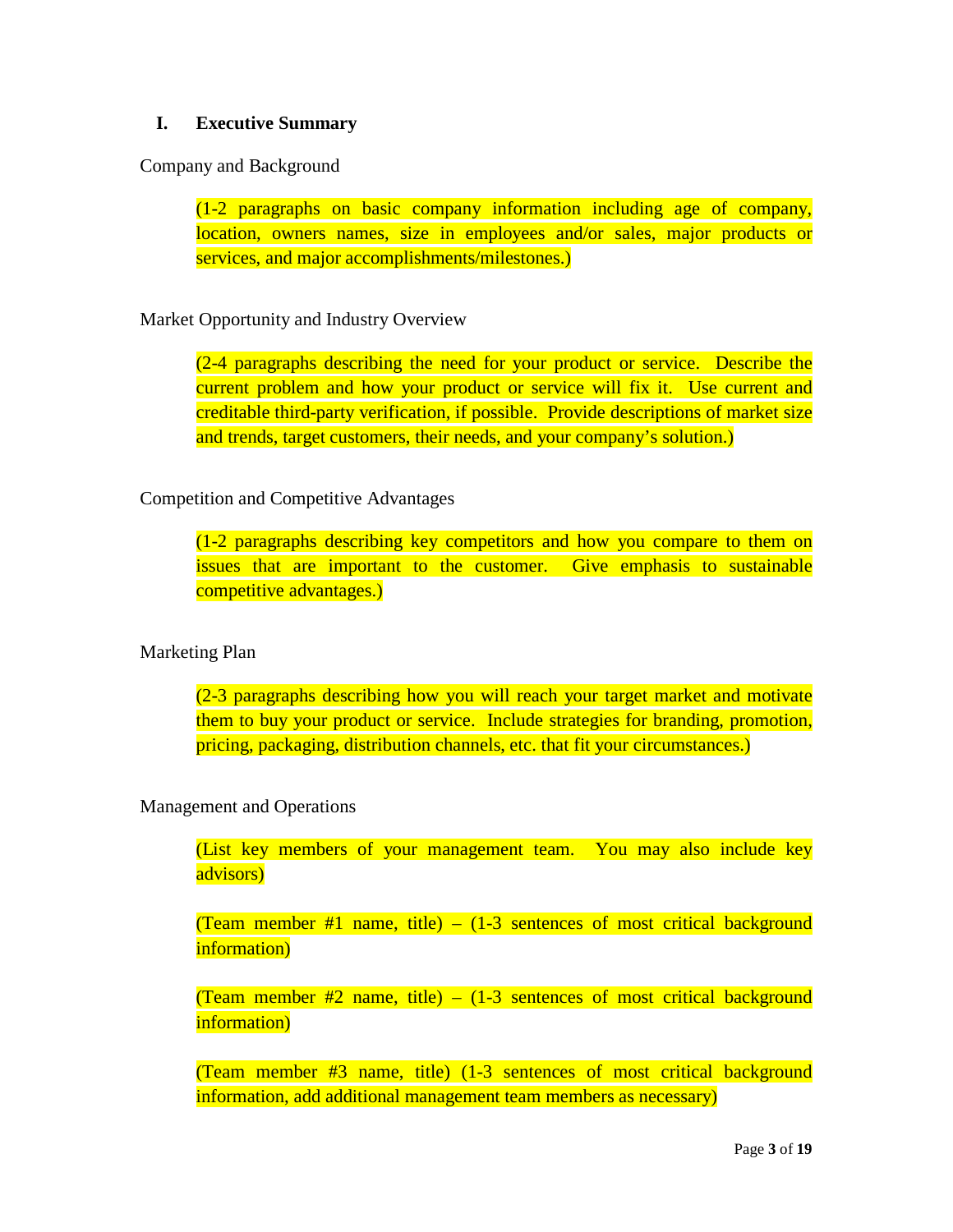(1-2 paragraphs describing key issues in production, operations and logistics. This could include key suppliers and an overview of how goods or services are purchased or produced.

Financing Needs and Financial Results

(If you are seeking financing for your business include 1-2 paragraphs explaining how much money you will need to start or expand your business, where you expect it to come from (include debt and equity), and what you are going to use it for.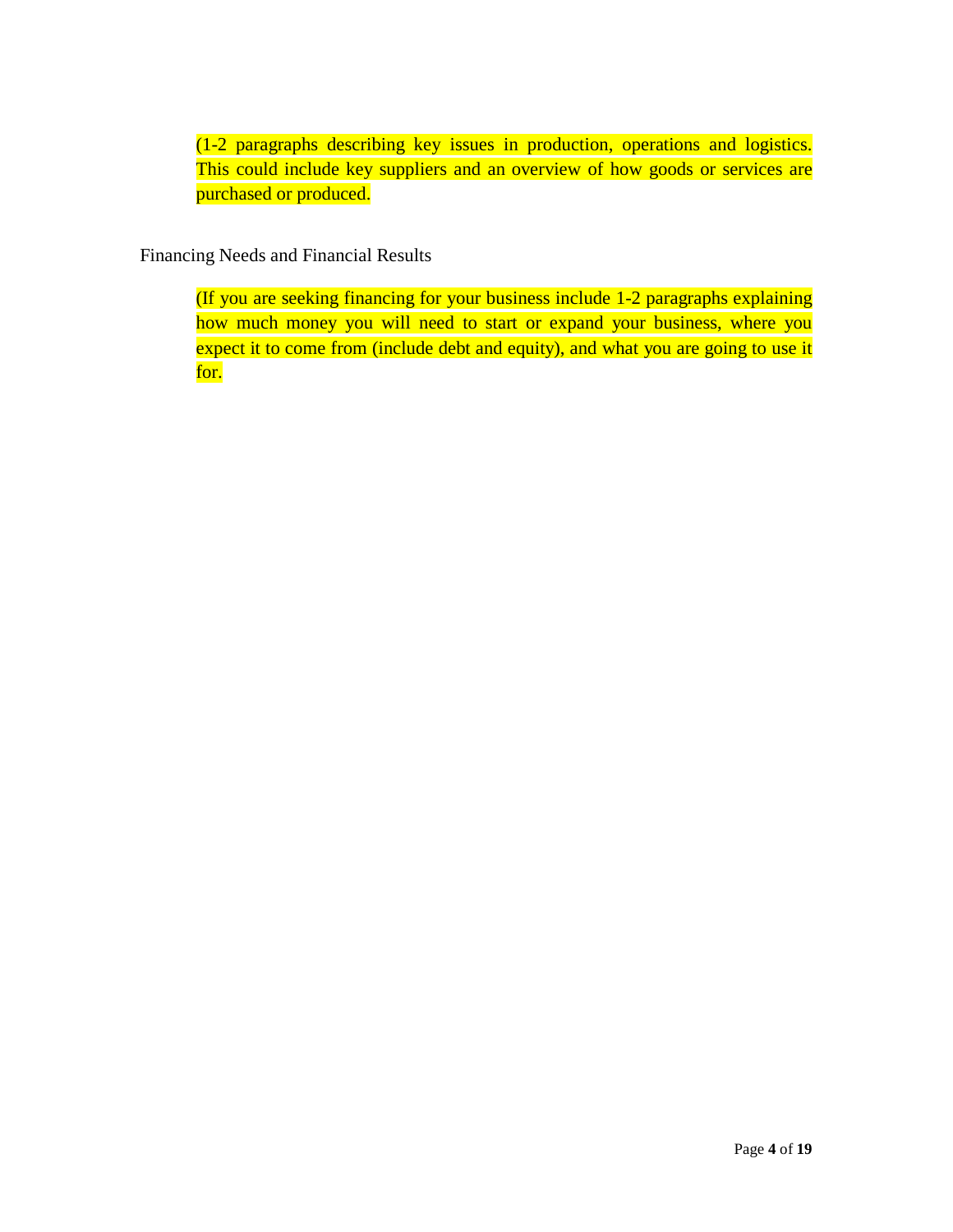#### **II. Name of the Business**

The business has an Assumed Name Certificate (DBA) as XXXXXXXXXX and it has been registered in the XXXXXXXX County, Texas.

# **III. Ownership of Business**

XXXXX legal business structure is a XXXXX registered in Texas with XXXXX with XXX holding XX% and XXX holding XX% of the outstanding shares.

# **IV. Information on the Business**

# **a. Type of Business and Products or Service**

(What is the purpose of the product or service you are offering? What market need does your product or service meet? What features make your product or service unique? Is there a customer-perceived need for your product or service? What benefits do the customers get by buying your product or service? What related products or services will you offer now or in the future? What limitations do you have (expansion, government regulations, insurance, weather, perishability, obsolescence, etc.) Do you have proprietary rights over the product or service (patents, copyrights, trademarks)? How are you getting your product or service to the customer-distribution?)

XXXXXX is a xxxxxxxxxxxxxx business providing xxxxxxxxxxxxxx for xxxxxxxxxxxxxxx.

General products include, but not limited to:

- xxxxxxxxxx
- xxxxxxxxxx
- xxxxxxxxxx
- xxxxxxxxxx
- xxxxxxxxxx
- xxxxxxxxxx

Specialized products will include:

- xxxxxxxxxx
- xxxxxxxxxx
- xxxxxxxxxx
- xxxxxxxxxx
- xxxxxxxxxx
- xxxxxxxxxx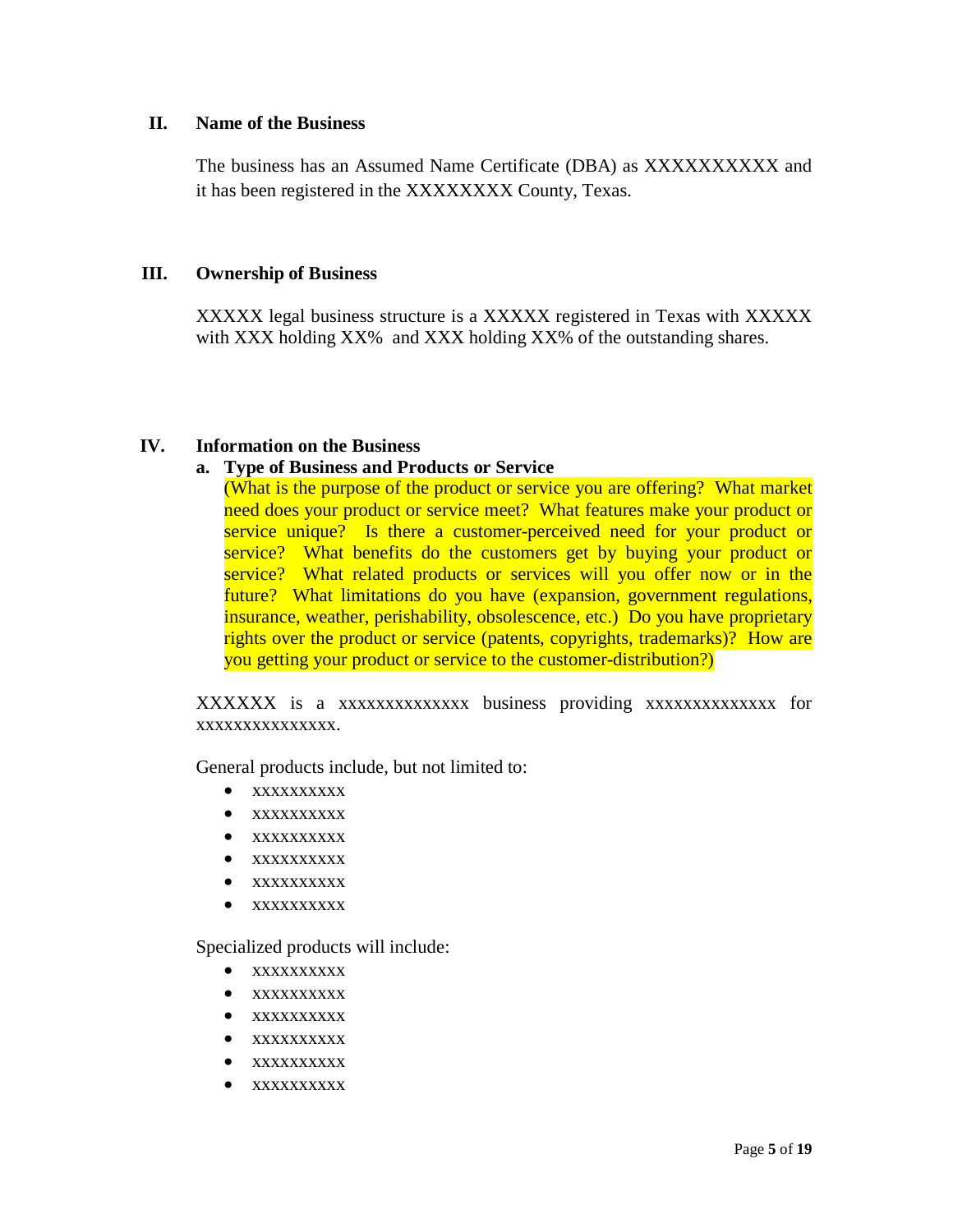These services will be available to residents of XXXX and surrounding communities within xx to xx mile radius including, but not limited to xxxxxxxxxxxxxxxxxxxxxxxxxxxxxxxxxxxxxxxxxxxxxxxxxxxxxxxxxxxxxxxxx.

(Find your NAICS number at this website [http://www.census.gov/cgi](http://www.census.gov/cgi-bin/sssd/naics/naicsrch)[bin/sssd/naics/naicsrch](http://www.census.gov/cgi-bin/sssd/naics/naicsrch) )

This business has a 2012 North American Industry Classification System (NAICS) code of XXXXXX:

"This US industry comprises establishments of xxxxxxxxxxxxxxxxxxxxxxxxxxxxxxxxxxxxxxxxxxxxxxxxxxxxxxxxxxxxxxxxxx xxxxxxxxxxxxxxxxxxxxxxxxxxxxxxxxxxxxxxxxxxxxxxxxxxxxxxxxxxxxxxxxxx xxxxxxxxxxxxxxxxxxxxxxxxxxxxxxxxxxxxxxxxxxxxxxxxxxxxxxxxxxxxxxxxxx xxxxxxxxxxxxxxxxxxxxxxxxxxxxxxxxxxxxxxxxxxxxxxxxxxxxxxxxxxxxxxxxxx xxxxxxxxxxxxxxxxxxxxxxxxxxxxxxxxxxxxxxxxxxxxxxxxxxxxxxxxxxxxxxx."

xxxxxxxxxxxxxxxxxxxxxxxxxxxxxxxxxxxxxxxxxxxxxxxxxxxxxxxxxxxxxxxxxx xxxxxxxxxxxxxxxxxxxxxxxxxxxxxxxxxxxxxxxxxxxxxxxxxxxxxxxxxxxxxxxxxx xxxxxxxxxxxxxxxxxxxxxxxxxxxxxxxxxxxxxxxxxxxxxxxxxxxxxxxxxxxxxxxxxx xxxxxxxxxxxxxxxxxxxxxxxxxxxxxxxxxxxxxxxxxxxxxxxxxxxxxxxxxxxxxxxxxx xxxxxxxxxxxxxxxxxxxxxxxxxxxxxxxxxxxxxxxxxxxxxxxxxxxxxxxxxxxxxxx

#### **Mission Statement:**

XXXXXXXXXX will provide xxxxxxxxxxxxx xxxxxxxxxxxxx xxxxxxxxxx xxxxxxxx xxxxxxx xxxxxxxx xxxxxxxx xxxxxxxxxxx xxxxxxxxxxxxxxxxxxxx xxxxxxxxxxxxxxxxxxxxxxxxxxxxxxxxxxxxxxxxxxxxxxxxxxxxxxxxxxxxxxxxxx xxxxxxxxxxxx.

Our philosophy is xxxxxxxx xxxxxxxx xxxxxxxxxx xxxxxxxxxxxxxxxx xxxxxxxxxxxxxxxxxxxxxxxxxxxxxxxxxxxxxxxxxxxxxxxxxxxxxxxxxxxxxxxxxx xxxxxxxxxxxxxxxxxxxxxxxxxxxxxxxxxxxxxxxxxxxxxxxxx.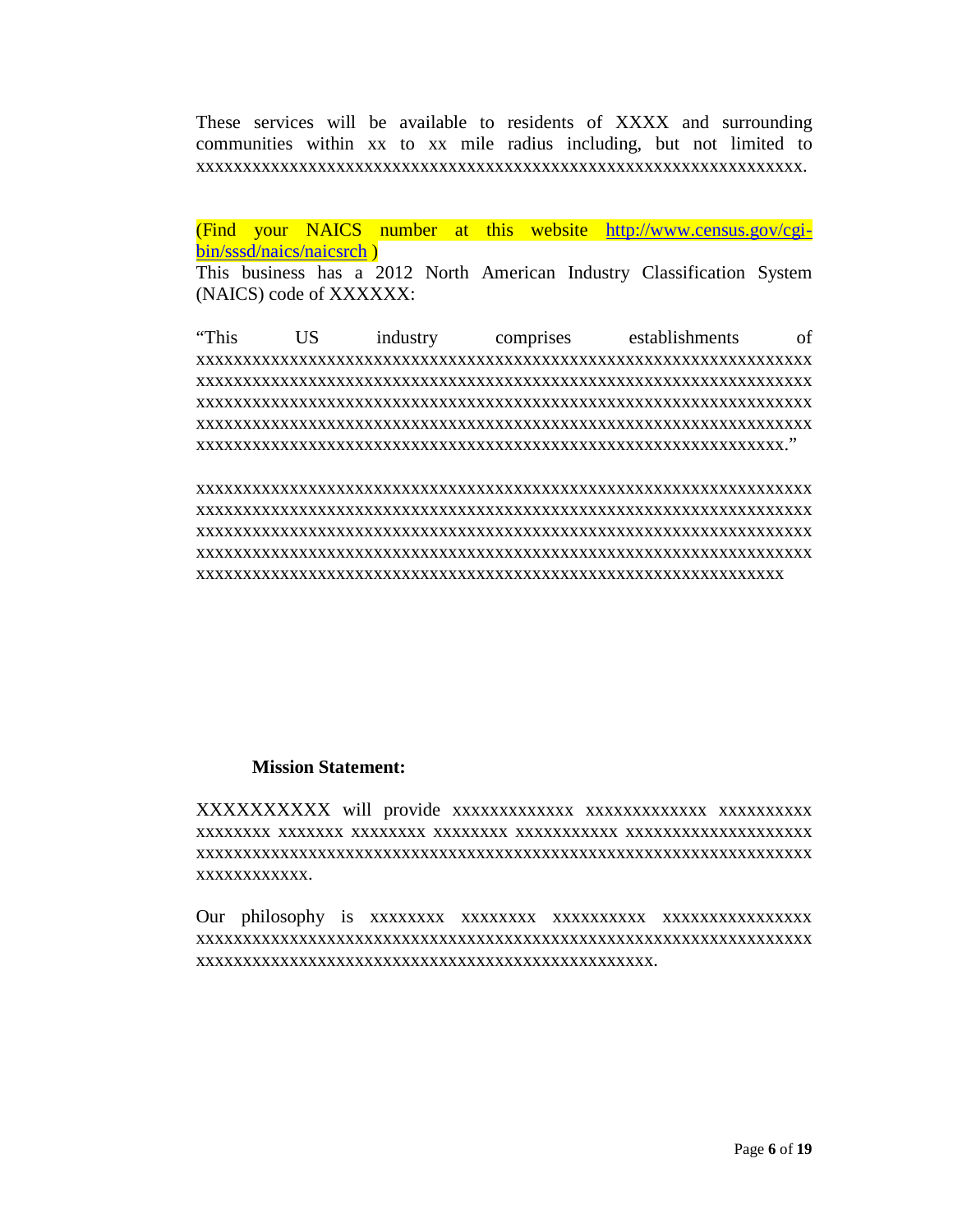#### b. **History of the Business (and personal history)**

Xxxxx is a start-up business that plan to begin its operation on Month/Day/Year. The business is a (home office, store front) location and targets the (downtown market, central market, northside market). The business has no history; however the owner does.

In xxxxx, xxxxx completed the required training courses and is a licensed xxxxxxxx. Xxxx has xxxx years of experience working in this type of environment. Xxxx work history consists of working at xxxxxxx xxxxxxxxxxxxxxxx for xxxx years. Xxxx also has experience in business management, human resource management, accounting, bookkeeping, recordkeeping, and xxxxx (See attached Resume).

However, XXXXXXXXXX has significant history in xxxxxxxxxxxxxxxxxxxxxx xxxxxxxxxxxx. Xxxxxxxxxxxxxxxxx xxxxxxxxxxxxxxxxxx xxxxxxxxxxxx xxxxxxxxxxxxxxxxxxxxxxxxxxxxxxxxxxxxxxxxxxxxxxxxxxxxxxxxxxxxxxxxxx xxxxxxxxxxxxxxxxxxxxxxxxxxxxxxxxxxxxxxxxxxxxxxxxxxxxxxxxxxxxxxxxxx xxx.

Xxxxxxxxxxxxxxxxxxxxxxxxxxxxxxxxxxxxxxxxxxxxxxxxxxxxxxxxxxxxxxxxx xxxxxxxxxxxxxxxxxxxxxxxxxxxxxxxxxxxxxxxxxxxxxxxxxxxxxxxxxxxxxxxxxx xxxxxxxxxxxxxxxxxxxxxxxxxxxxxxxxxxxxxxxxxxxxxxxxxxxxxxxxxxxxxxxxxx xxxxxxxxxxxxxxxxxxxxxxxxxxxxxxxxxxxxxxxxxxxxxxxxxxxxxxxxxxxxxxxxxx xxxxxxxxxxxxxxxxxxxxxxxxxxxxxxxxxxxxxxxxxxxxxxxxxxxxxxxxxxxxxxxxxx xxxxxxxxxxxxxxxxxxxxxxxxxxxxxxxxxxxxxxxxxxxxxxxxxxxxxxxxxxxxxxxxxx xxxxxxxxxxxxxxxxxxxxxxxxxxxxxxxxxxxxxxxxxxxxxxxxxxxxxxxxxxxxxxxxxx xxxxxxxxxxxxxxxxxxxxxxxxxxxxxxxx.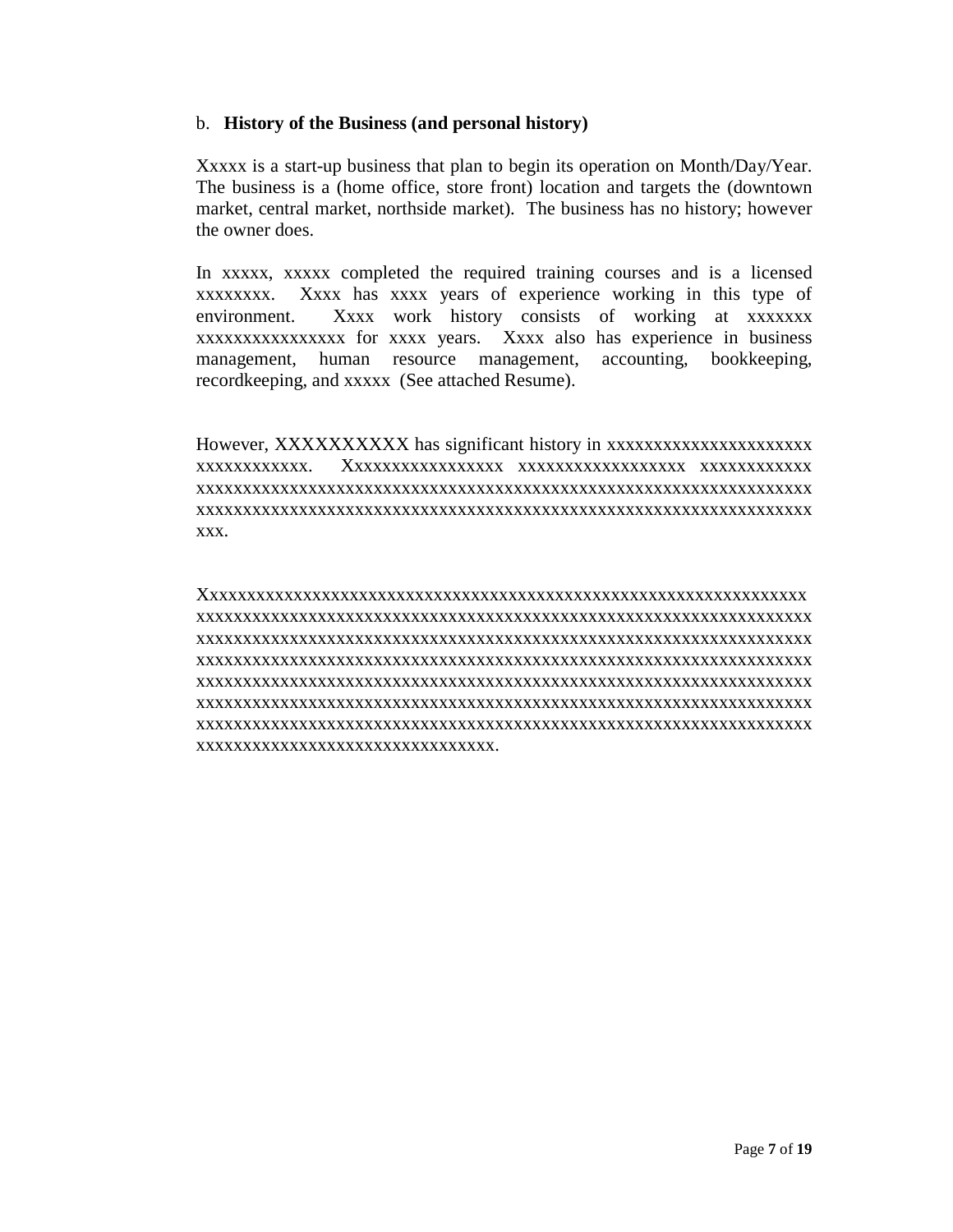# **c. Location and Hours of Operation**

The proposed business location is at (street address, city, state, zip). This will (lease property, be a home-based business, purchase property). (Describe the location.)

The office will open from (8:00 a.m. to 5:30 p.m. Monday through Friday), while consultation hours will be from (8:30 a.m. to 5:00 p.m.) The office will be closed on major public holidays. When the office is closed, there will be an xxxxx accessible by phone using the answering service, xxxxxxx. If the demand is sufficient as the business grows, xxxxxxx will consider opening the office during limited hours on weekends.

(ADD a map of the location using Google Maps or Map Quest)

# **d. Revenues and Accounting (Describe the Revenue and Recordkeeping processes of your business)**

# **Revenue Process:**

Revenues will be generated by providing reliable and professional xxxxxx services to our xxxxxxxxxx. Fees charged for services will be determined by the contractual agreement with the various xxxxxxxxxxxxx.

Fee collection for xxxxxx will include xxxxxxx at the time of service. However based on the industry trend for xxxxxxx, xx% of xxxxxx will require subsequent invoicing. Invoices will be sent within xxx days of the service provided. Based on prior experience, these Accounts Receivables will be collected within xxx days after invoicing.

XXXXX will accept cash, checks and major credit cards (VISA, MasterCard, Discover, American Express) for xxxxxxxxx. We conservatively anticipate that xx% of xxxxxxxxxxxxxxxxxxx will be paid via a major credit card.

Xxxxxxxxxx billing will be contracted to a 3rd party, xxxxxxx. XXXXX has xx years of experience with xxxxx billing. It is the intention of XXXXX that after xx months of satisfactory billing for XXXXXXX, to offer XXXX a full-time position with the team or bring the billing in-house to be performed by XXXXX.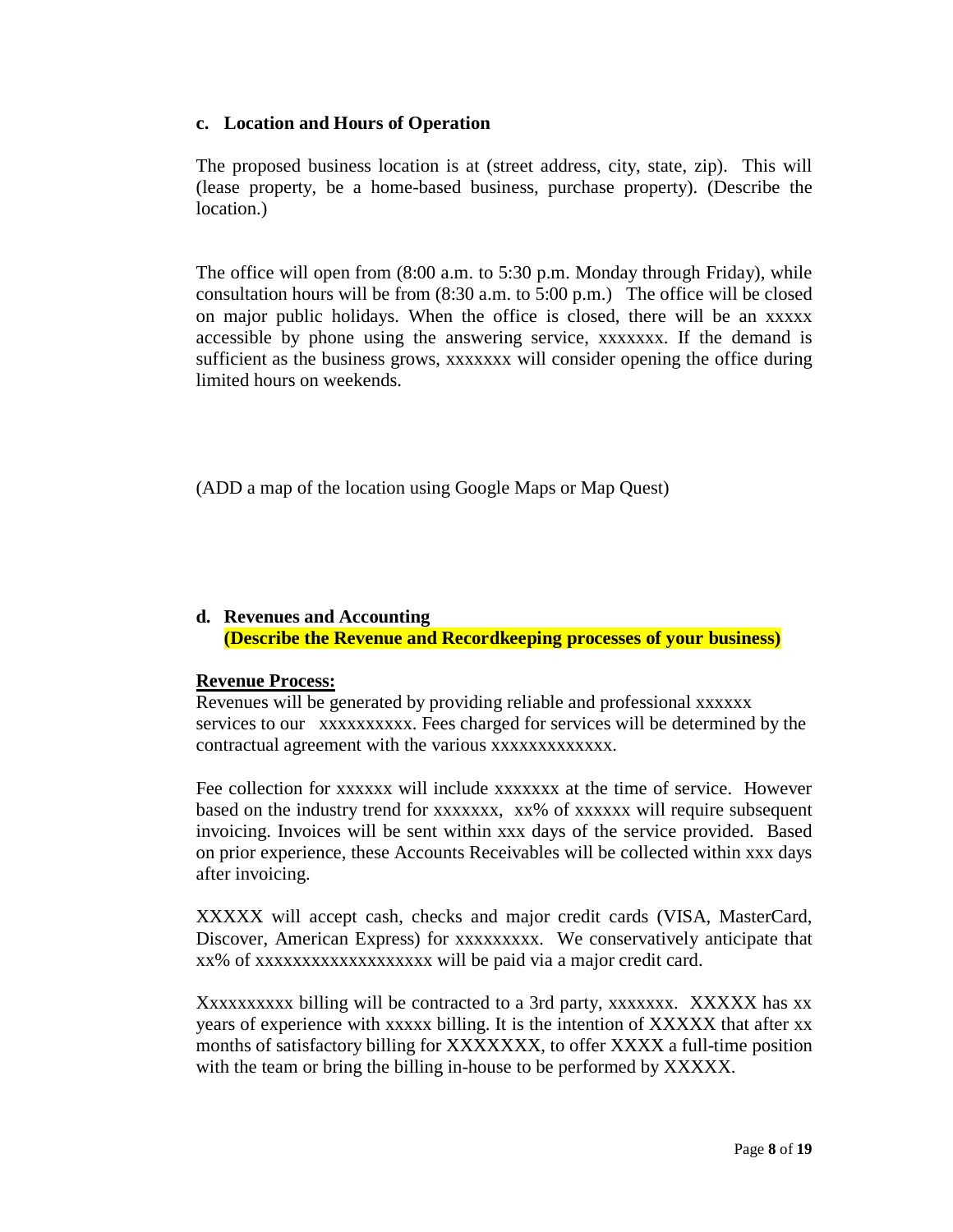During the early phases of this new business, XXXXXXX will generate a second source of income until this xxxxxxx grows enough to support sufficient cash flow and net profits. XXXXX will participate in xxxxxx employment at xxxxxxxxxxx. This is xxxxxxxxxxxxxxxxxxxxxxxxxxx. He has been xxxxx and has completed his employment contract, enabling him to be employed by XXXXXX. The director of the facility has been encouraging him to start xxxxx as soon as his schedule allows. XXXXXX plans to xxxxxxxxxxxxxxxxxxxxxxxxxxxxxxxxxx.

#### **Revenue Assumptions:**

XXXXXXX estimates that revenue generated from xxxxxx will be xxxxxxx. This is based on target markets from these types of businesses and groups:

- XXXX
- XXXX
- XXXX

#### **Product Pricing:**

Pricing for xxxxxxxx, will be billed according to industry standards. Based on the Corpus Christi market for xxxx products, the pricing structures are as follows:

- xxxxxxxxxxxx:
	- o xxxxxxxxx
	- o xxxxxxxxx
- xxxxxxxxxxxx:
	- o xxxxxxxxx
	- o xxxxxxxxx
- xxxxxxxxxxxx:
	- o xxxxxxxxx
	- o xxxxxxxxx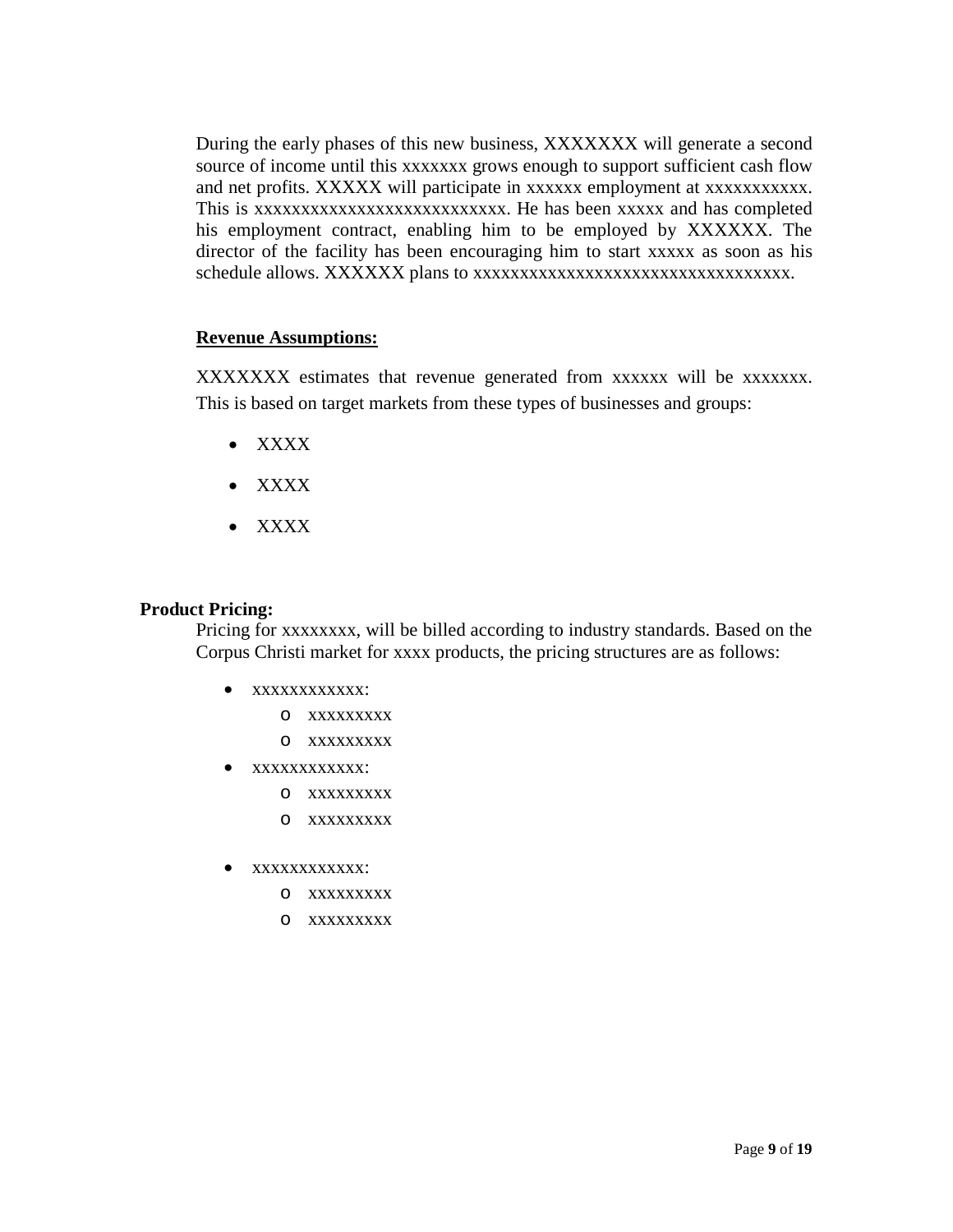#### **Accounting and Recordkeeping:**

(What tools are you using to keep the records? Who is keeping the records? How are they qualified to keep the records?)

Full accounting records, including xxxxxxxx, will be maintained using xxxxxxxxxxxxxx software system.

Financial record keeping and payroll will be managed in-house using the accounting software QuickBooks with XXXXXX directly performing these activities. XXXX has payroll related experience with some limited exposure to QuickBooks. Payroll will be processed every 2 weeks.

XXXX CPA, based in XXXXXX, TX has already assisted XXXX with xxxxxxxx. He will continue to be contracted to assist with the QuickBooks set up and initial and periodic review of the financial activities and statements. He will also prepare the annual business tax return.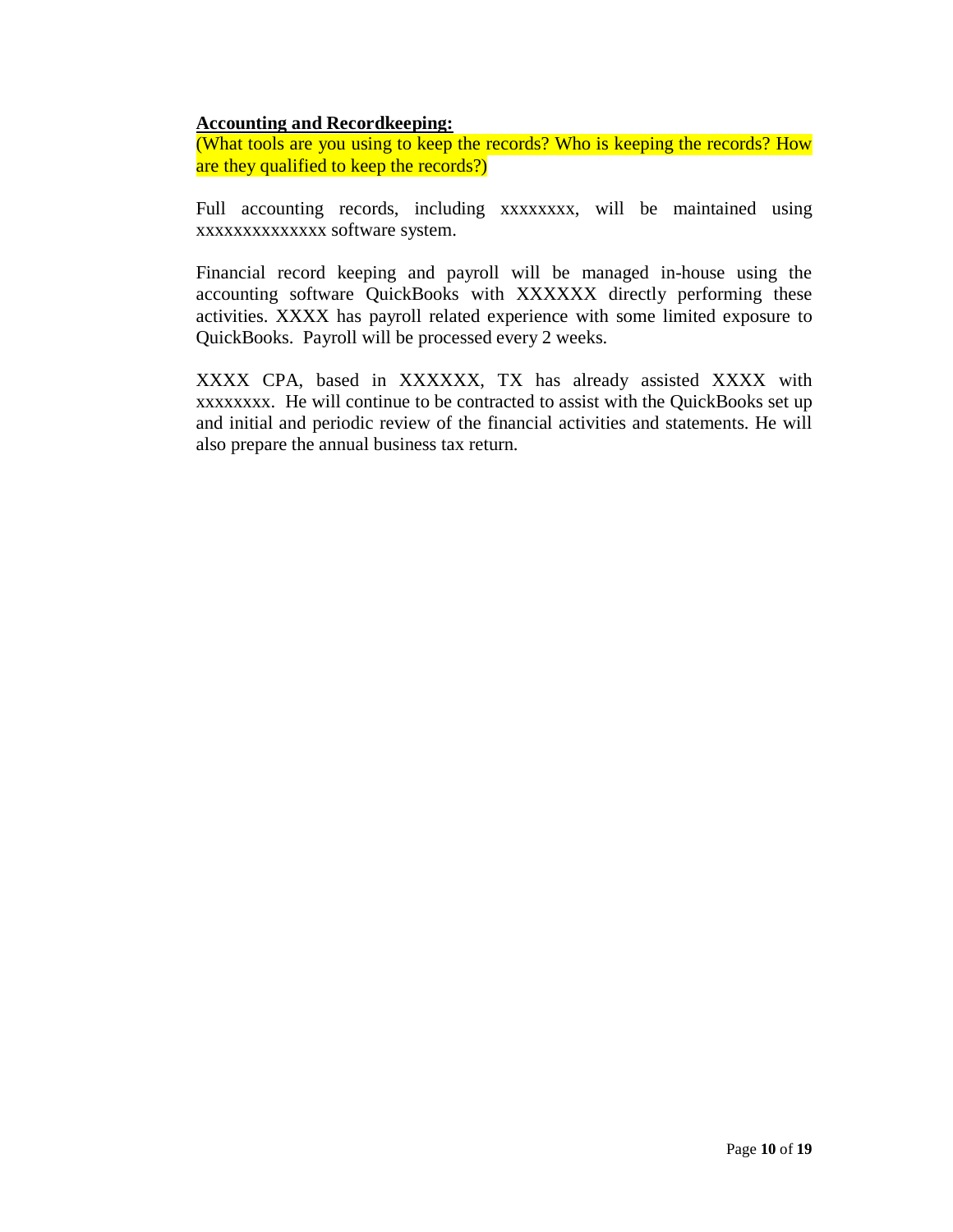e. **Inventory and Supplies**

# **Inventory and Vendors:**

XXXXXX is product based business offering these various types of inventory for sales to customers: (If this business sells merchandise, describe the inventory and list the main vendor contact information for these products. If the business is a service-based only business, then say as a service-based only business and therefore has no inventory and no associated cost of goods sold.)

# **Supplies and Suppliers:**

(Note the type of supplies you consume in operating your business. This is NOT major equipment or vehicles, but rather the supplies it takes to operate.)

Consumables supplies include general office supplies, cleaning supplies, xxxxxxxx, xxxx, and xxxxxx supplies.

General office supplies and cleaning supplies will be purchased from local vendors on as-needed basis because they are readily available.

Xxxxxxxxx will be purchased from xxxxxxxxxxxxxxx. Xxxxxxxxx will be purchased from xxxxxxxxxxxxxxx vendors. Procurement for both xxxxxxxxxxx will started one month prior to start of business operations and is expected to be restocked monthly on an as needed basis.

Xxxxxxxx, xxxxx and xxxxx supplies will be procured from xxxxxx vendors one month ahead of the start of business and will restock monthly on an as needed basis.

The main suppliers for xxxxx, xxxxxxx, and xxxxxxx supplies will be the following:

- XXXXXXXXX
- XXXXXXXXX
- XXXXXXXXX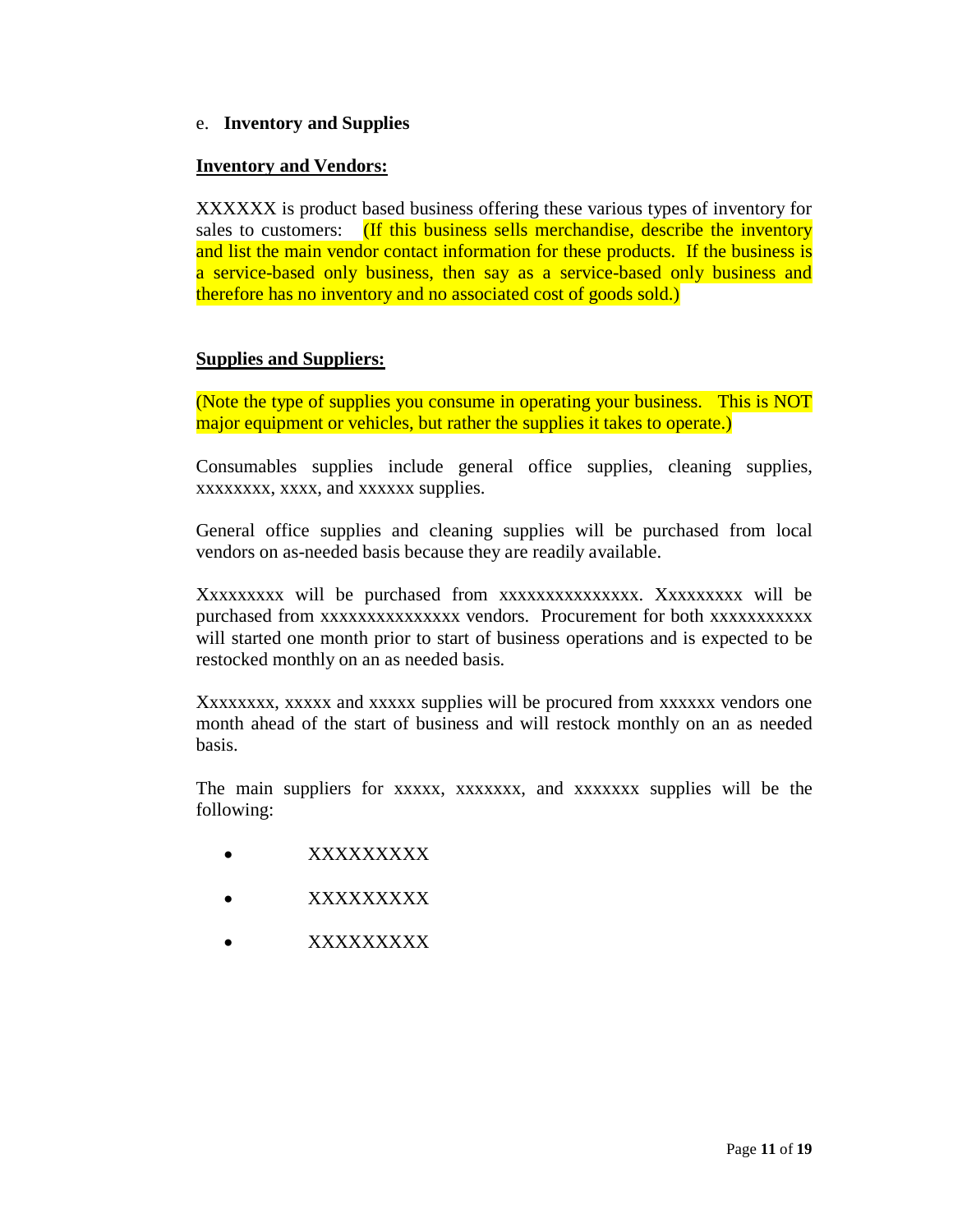#### **f. Legal**

**(**Include all license, permits, and/or certifications required for your industry. Include all licenses, permits and/or certifications that may not necessarily be required by your industry, but you as an owner may require, if any.)

XXXXX is in compliance with all local, state, county, and federal rules and regulations. The business will obtain the required operating licenses issued by the XXXXXXX.

All xxxxx must possess valid certifications from xxxxxxx, while xxxxxx must possess valid certifications from xxxxxxx.

The practice will retain the services of XXXX for assistance with employment, contractual agreements, and other legal services.

#### **g. Current Proposal**

 **(**What capital are you putting into the business? What is the amount of your loan or investment request? What interest rate and maturity are you requesting for this loan or investment? What collateral are you offering to secure the loan? What are the total startup costs for your business? This section will be updated and finalized after the financial projections are started.)

Sample: As the need for child care services in the Anytown area grows, so will the operation of ABC Child Care. Mrs. Smith and Mrs. Wood have a total of \$90,000 to invest in this project (land appraised at \$50,000 and \$40,000 in cash or cash equivalents). Mrs. Smith and Mrs. Wood need additional financing for two business loans, totaling \$150,000.

| <b>Projected Business Start-up Costs</b> |           |  |  |  |  |  |
|------------------------------------------|-----------|--|--|--|--|--|
| <b>Description</b>                       | Amount    |  |  |  |  |  |
| Construction of Facility (15 year loan)  | \$100,000 |  |  |  |  |  |
| Equipment (7 year loan)                  | \$30,000  |  |  |  |  |  |
| Furnishings (7 year loan)                | \$20,000  |  |  |  |  |  |
| Total                                    | \$150,000 |  |  |  |  |  |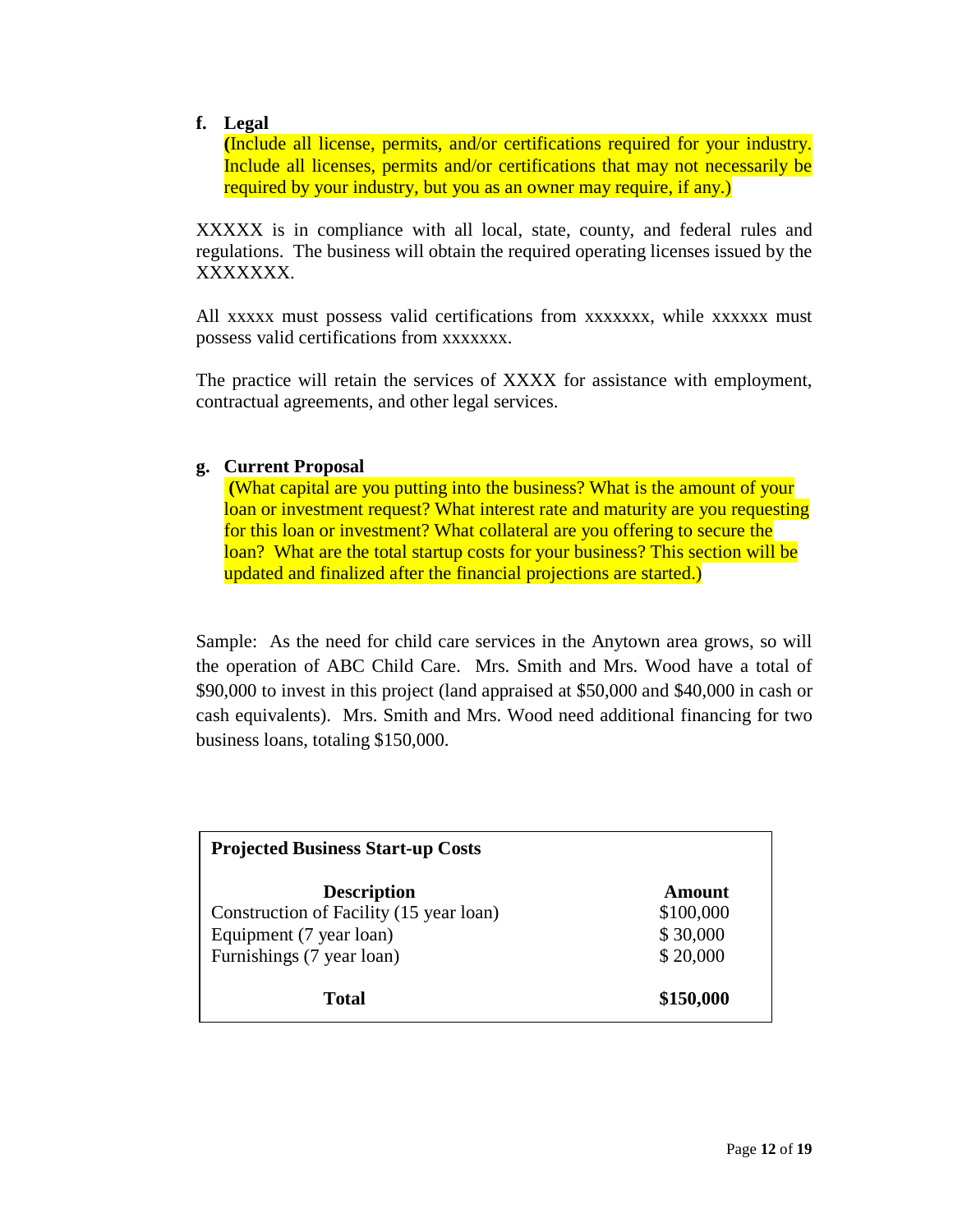#### **V. Marketing Analysis**

#### **a. Industry Overview:**

(Explain the history and state of the industry? Dollars spent or units consumed? Industry growth potential? Expected future trends? Show the facts, no your opinion. Quote your sources. Use current and creditable sources such as industry associations, articles, census information, etc.)

Xxxxxxxxxxxxxxxxxxxxxxxxxxxxxxxxxxxxxxxxxxxxxxxxxxxxxxxxxxxxxxxxx xxxxxxxxxxxxxxxxxxxxxxxxxxxxxxxxxxxxxxxxxxxxxxxxxxxxxxxxxxxxxxxxxx xxxxxxxxxxxxxxxxxxxxxxxxxxxxxxxxxxxxxxxxxxxxxxxxxxxxxxxxxxxxxxxxxx xxxxxxxxxxxxxxxxxxxxxxxxxxxxxxxxxxxxxxxxxxxxxxxxxxxxxxxxxxxxxxxxxx xxxxxxxxxxxxxxxxxxxxxxxxxxxxxxxxxxxxxxxxxxxxxxxxxxxxxxxxxxxxxxxxxx xxxxxxxxxxxxxxxxxxxxxxxxxxxxxxxxxxxxxxxxxxxxxxxxxxxxxxxxxxxxxxxxxx xxxxxxxxxxxxxxxxxxxxxxxxxxxxxxxxxxxxxxxxxxxxxxxxxxxxxxxxxxxxxxxxxx xxxxxxxxxxxxxxxxxxxxxxxxxxxxxxxx.

Xxxxxxxxxxxxxxxxxxxxxxxxxxxxxxxxxxxxxxxxxxxxxxxxxxxxxxxxxxxxxxxxx xxxxxxxxxxxxxxxxxxxxxxxxxxxxxxxxxxxxxxxxxxxxxxxxxxxxxxxxxxxxxxxxxx xxxxxxxxxxxxxxxxxxxxxxxxxxxxxxxxxxxxxxxxxxxxxxxxxxxxxxxxxxxxxxxxxx xxxxxxxxxxxxxxxxxxxxxxxxxxxxxxxxxxxxxxxxxxxxxxxxxxxxxxxxxxxxxxxxxx xxxxxxxxxxxxxxxxxxxxxxxxxxxxxxxxxxxxxxxxxxxxxxxxxxxxxxxxxxxxxxxxxx xxxxxxxxxxxxxxxxxxxxxxxxxxxxxxxxxxxxxxxxxxxxxxxxxxxxxxxxxxxxxxxxxx xxxxxxxxxxxxxxxxxxxxxxxxxxxxxxxxxxxxxxxxxxxxxxxxxxxxxxxxxxxxxxxxxx xxxxxxxxxxxxxxxxxxxxxxxxxxxxxxxx.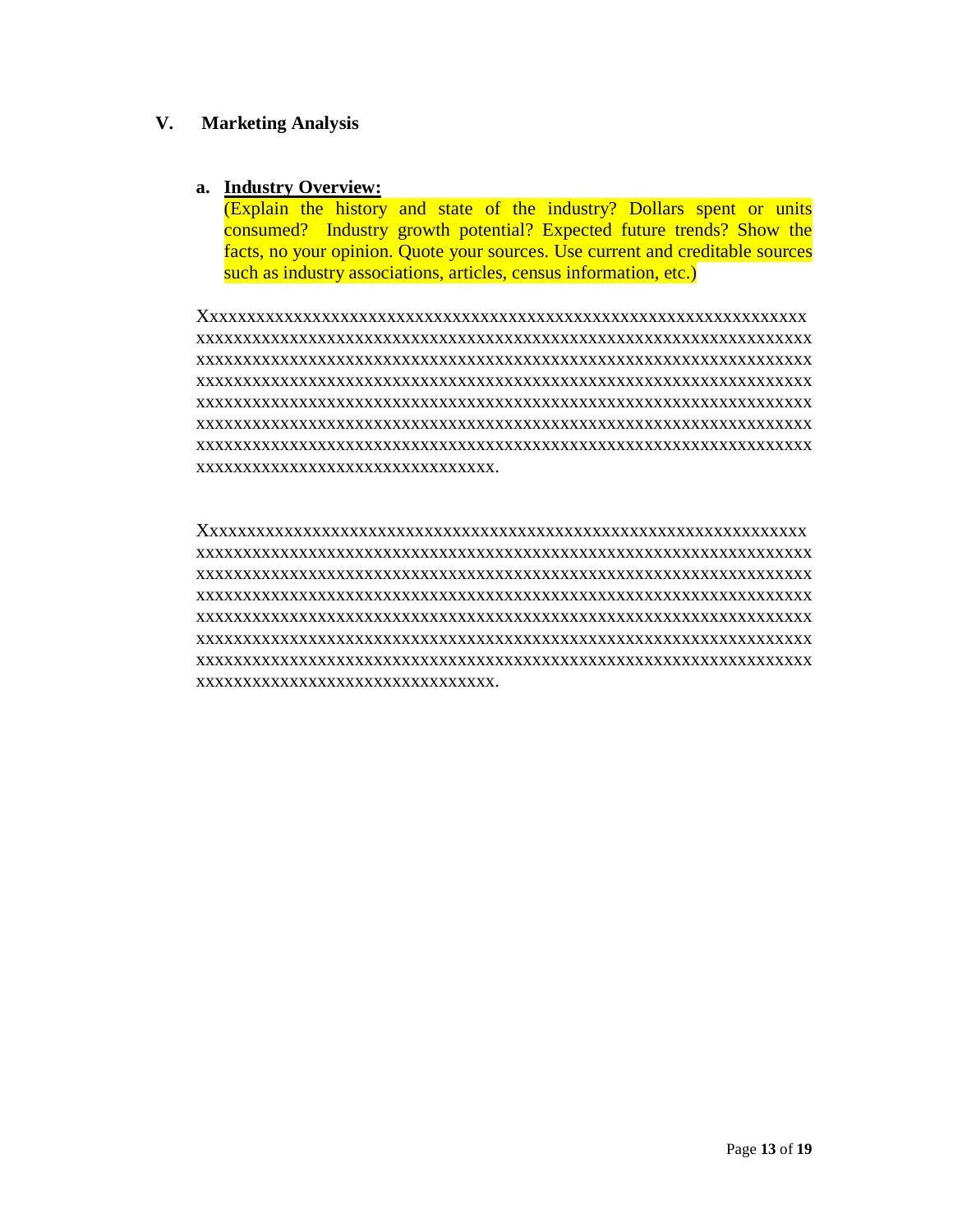# **b. Competition Profile:**

(Who are your direct competitors? What are their strengths and weaknesses? Who are your indirect competitors? Why will the customer buy from you instead of the competitions?)

Xxxxxxxxxxxxxxxxxxxxxxxxxxxxxxxxxxxxxxxxxxxxxxxxxxxxxxxxxxxxxxxxx xxxxxxxxxxxxxxxxxxxxxxxxxxxxxxxxxxxxxxxxxxxxxxxxxxxxxxxxxxxxxxxxxx xxxxxxxxxxxxxxxxxxxxxxxxxxxxxxxxxxxxxxxxxxxxxxxxxxxxxxxxxxxxxxxxxx xxxxxxxxxxxxxxxxxxxxxxxxxxxxxxxxxxxxxxxxxxxxxxxxxxxxxxxxxxxxxxxxxx xxxxxxxxxxxxxxxxxxxxxxxxxxxxxxxxxxxxxxxxxxxxxxxxxxxxxxxxxxxxxxxxxx xxxxxxxxxxxxxxxxxxxxxxxxxxxxxxxxxxxxxxxxxxxxxxxxxxxxxxxxxxxxxxxxxx xxxxxxxxxxxxxxxxxxxxxxxxxxxxxxxx.

| <b>Comparative Competitor Analysis</b>       |                                   |         |       |                             |                      |                                   |                             |  |  |
|----------------------------------------------|-----------------------------------|---------|-------|-----------------------------|----------------------|-----------------------------------|-----------------------------|--|--|
|                                              | <b>Services</b><br><b>Offered</b> | Quality | Price | Location                    | Marketing<br>Program | Convenient<br><b>Appointments</b> | Courteous<br><b>Service</b> |  |  |
| <b>YOUR</b><br><b>COMPANY</b><br><b>NAME</b> | 5                                 |         | 3     |                             |                      |                                   |                             |  |  |
| XXXXXXXXX<br>XXXXXXXXX<br>XXXXXXXXX          |                                   |         |       |                             |                      |                                   |                             |  |  |
| XXXXXXXXX<br>XXXXXXXXX<br>XXXXXXXXX          | 3                                 |         |       | $\mathcal{D}_{\mathcal{A}}$ |                      |                                   |                             |  |  |
| XXXXXXXXX<br>XXXXXXXXX<br>XXXXXXXXX          | 3                                 |         | 3     |                             |                      |                                   |                             |  |  |
| XXXXXXXXX<br>XXXXXXXX<br>XXXXXXXXX           | $\mathfrak{D}$                    |         |       |                             |                      |                                   |                             |  |  |

Note: Range 1-5 (5 being highest/best possible score.)

(Explain the Comparative Competitor Analysis table)

Xxxxxxxxxxxxxxxxxxxxxxxxxxxxxxxxxxxxxxxxxxxxxxxxxxxxxxxxxxxxxxxxx xxxxxxxxxxxxxxxxxxxxxxxxxxxxxxxxxxxxxxxxxxxxxxxxxxxxxxxxxxxxxxxxxx xxxxxxxxxxxxxxxxxxxxxxxxxxxxxxxxxxxxxxxxxxxxxxxxxxxxxxxxxxxxxxxxxx xxxxxxxxxxxxxxxxxxxxxxxxxxxxxxxxxxxxxxxxxxxxxxxxxxxxxxxxxxxxxxxxxx xxxxxxxxxxxxxxxxxxxxxxxxxxxxxxxxxxxxxxxxxxxxxxxxxxxxxxxxxxxxxxxxxx xxxxxxxxxxxxxxxxxxxxxxxxxxxxxxxxxxxxxxxxxxxxxxxxxxxxxxxxxxxxxxxxxx xxxxxxxxxxxxxxxxxxxxxxxxxxxxxxxx.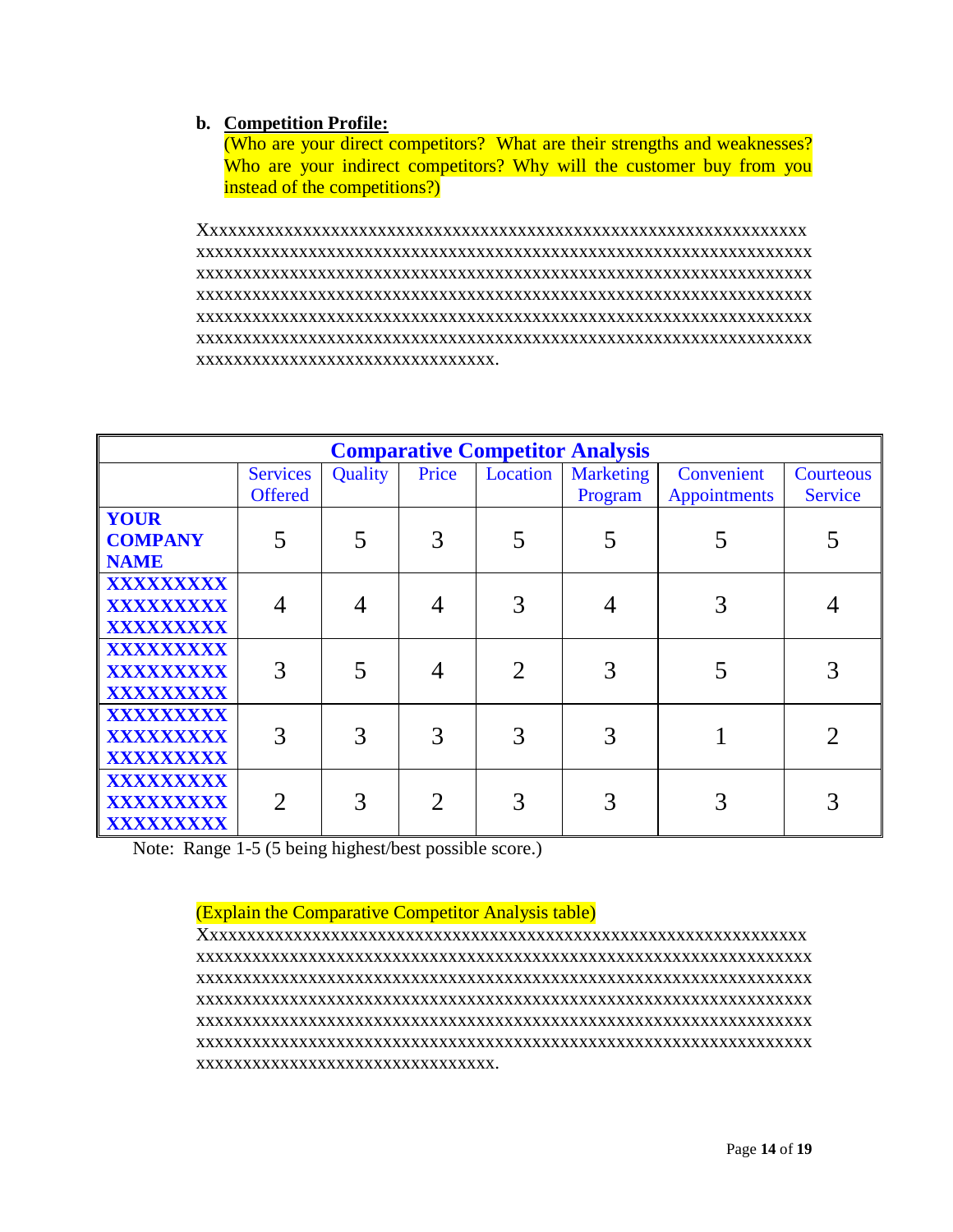Xxxxxxxxxxxxxxxxxxxxxxxxxxxxxxxxxxxxxxxxxxxxxxxxxxxxxxxxxxxxxxxxx xxxxxxxxxxxxxxxxxxxxxxxxxxxxxxxxxxxxxxxxxxxxxxxxxxxxxxxxxxxxxxxxxx xxxxxxxxxxxxxxxxxxxxxxxxxxxxxxxxxxxxxxxxxxxxxxxxxxxxxxxxxxxxxxxxxx xxxxxxxxxxxxxxxxxxxxxxxxxxxxxxxxxxxxxxxxxxxxxxxxxxxxxxxxxxxxxxxxxx xxxxxxxxxxxxxxxxxxxxxxxxxxxxxxxxxxxxxxxxxxxxxxxxxxxxxxxxxxxxxxxxxx xxxxxxxxxxxxxxxxxxxxxxxxxxxxxxxxxxxxxxxxxxxxxxxxxxxxxxxxxxxxxxxxxx xxxxxxxxxxxxxxxxxxxxxxxxxxxxxxxx.

#### **c. Market Segmentation:**

(Who is your primary target market? Who are your secondary market segments? What is the profile of your customers in your target market? What is their age, sex, occupation, lifestyle, income, location, etc.? What buying patterns do your customers have? Consider seasonality, frequency, quantities purchased, etc.)

Xxxxxxxxxxxxxxxxxxxxxxxxxxxxxxxxxxxxxxxxxxxxxxxxxxxxxxxxxxxxxxxxx xxxxxxxxxxxxxxxxxxxxxxxxxxxxxxxxxxxxxxxxxxxxxxxxxxxxxxxxxxxxxxxxxx xxxxxxxxxxxxxxxxxxxxxxxxxxxxxxxxxxxxxxxxxxxxxxxxxxxxxxxxxxxxxxxxxx xxxxxxxxxxxxxxxxxxxxxxxxxxxxxxxxxxxxxxxxxxxxxxxxxxxxxxxxxxxxxxxxxx xxxxxxxxxxxxxxxxxxxxxxxxxxxxxxxxxxxxxxxxxxxxxxxxxxxxxxxxxxxxxxxxxx xxxxxxxxxxxxxxxxxxxxxxxxxxxxxxxxxxxxxxxxxxxxxxxxxxxxxxxxxxxxxxxxxx xxxxxxxxxxxxxxxxxxxxxxxxxxxxxxxx.

Xxxxxxxxxxxxxxxxxxxxxxxxxxxxxxxxxxxxxxxxxxxxxxxxxxxxxxxxxxxxxxxxx xxxxxxxxxxxxxxxxxxxxxxxxxxxxxxxxxxxxxxxxxxxxxxxxxxxxxxxxxxxxxxxxxx xxxxxxxxxxxxxxxxxxxxxxxxxxxxxxxxxxxxxxxxxxxxxxxxxxxxxxxxxxxxxxxxxx xxxxxxxxxxxxxxxxxxxxxxxxxxxxxxxxxxxxxxxxxxxxxxxxxxxxxxxxxxxxxxxxxx xxxxxxxxxxxxxxxxxxxxxxxxxxxxxxxxxxxxxxxxxxxxxxxxxxxxxxxxxxxxxxxxxx xxxxxxxxxxxxxxxxxxxxxxxxxxxxxxxxxxxxxxxxxxxxxxxxxxxxxxxxxxxxxxxxxx xxxxxxxxxxxxxxxxxxxxxxxxxxxxxxxx.

#### **VI. Marketing Strategy**

(How will you promote your service or product? Consider personal selling, advertising, publicity, customer service, trade shows, corporate sponsorship, etc. How will you distribute your product? What is the company image? What is your marketing budget, for start-up and for the entire year?)

Xxxxxxxxxxxxxxxxxxxxxxxxxxxxxxxxxxxxxxxxxxxxxxxxxxxxxxxxxxxxxxxxx xxxxxxxxxxxxxxxxxxxxxxxxxxxxxxxxxxxxxxxxxxxxxxxxxxxxxxxxxxxxxxxxxx xxxxxxxxxxxxxxxxxxxxxxxxxxxxxxxxxxxxxxxxxxxxxxxxxxxxxxxxxxxxxxxxxx xxxxxxxxxxxxxxxxxxxxxxxxxxxxxxxxxxxxxxxxxxxxxxxxxxxxxxxxxxxxxxxxxx xxxxxxxxxxxxxxxxxxxxxxxxxxxxxxxxxxxxxxxxxxxxxxxxxxxxxxxxxxxxxxxxxx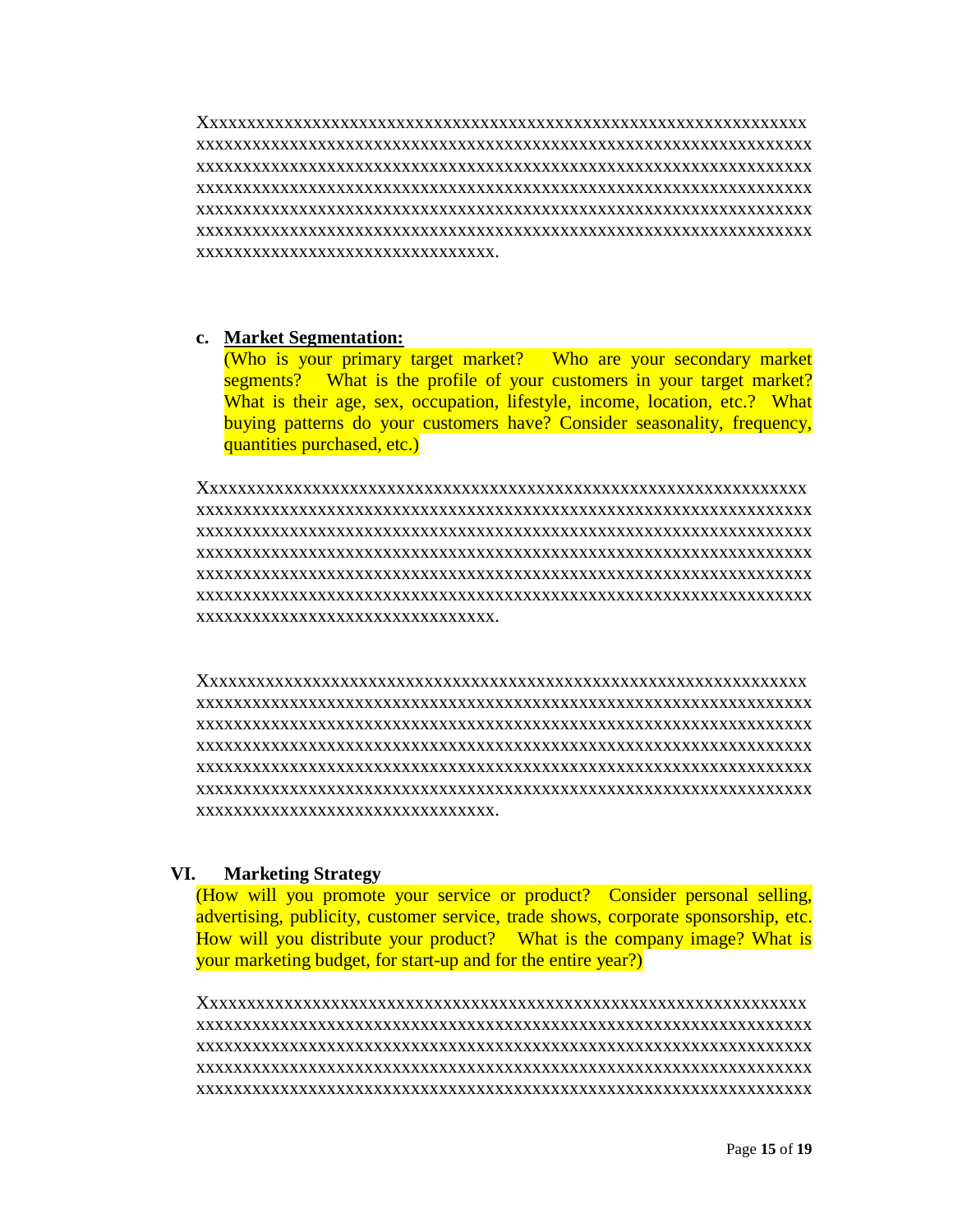xxxxxxxxxxxxxxxxxxxxxxxxxxxxxxxxxxxxxxxxxxxxxxxxxxxxxxxxxxxxxxxxxx xxxxxxxxxxxxxxxxxxxxxxxxxxxxxxxx.

#### **a. Promotion:**

Promotional efforts for the XXXXXXXXXX services will be concentrated in specific areas:

- xxxxxxxxxxxxxxxxxxxxxxxxxxx
- xxxxxxxxxxxxxxxxxxxxxxxxxxx
- xxxxxxxxxxxxxxxxxxxxxxxxxx
- xxxxxxxxxxxxxxxxxxxxxxxxxx

Xxxxxxxxxxxxxxxxxxxxxxxxxxxxxxxxxxxxxxxxxxxxxxxxxxxxxxxxxxxxxxxxx xxxxxxxxxxxxxxxxxxxxxxxxxxxxxxxxxxxxxxxxxxxxxxxxxxxxxxxxxxxxxxxxxx xxxxxxxxxxxxxxxxxxxxxxxxxxxxxxxxxxxxxxxxxxxxxxxxxxxxxxxxxxxxxxxxxx xxxxxxxxxxxxxxxxxxxxxxxxxxxxxxxxxxxxxxxxxxxxxxxxxxxxxxxxxxxxxxxxxx xxxxxxxxxxxxxxxxxxxxxxxxxxxxxxxxxxxxxxxxxxxxxxxxxxxxxxxxxxxxxxxxxx xxxxxxxxxxxxxxxxxxxxxxxxxxxxxxxxxxxxxxxxxxxxxxxxxxxxxxxxxxxxxxxxxx xxxxxxxxxxxxxxxxxxxxx.

#### **b. Advertising:**

Advertising is planned to begin in xxxxxxx, ahead of the opening of the business in xxxxxxxx. It will be concentrated in these areas:

- xxxxxxxxxxxxxxxxxxxxxxxxxxx
- xxxxxxxxxxxxxxxxxxxxxxxxxxx
- xxxxxxxxxxxxxxxxxxxxxxxxxx
- xxxxxxxxxxxxxxxxxxxxxxxxxx
- xxxxxxxxxxxxxxxxxxxxxxxxxx

Xxxxxxxxxxxxxxxxxxxxxxxxxxxxxxxxxxxxxxxxxxxxxxxxxxxxxxxxxxxxxxxxx xxxxxxxxxxxxxxxxxxxxxxxxxxxxxxxxxxxxxxxxxxxxxxxxxxxxxxxxxxxxxxxxxx xxxxxxxxxxxxxxxxxxxxxxxxxxxxxxxxxxxxxxxxxxxxxxxxxxxxxxxxxxxxxxxxxx xxxxxxxxxxxxxxxxxxxxxxxxxxxxxxxxxxxxxxxxxxxxxxxxxxxxxxxxxxxxxxxxxx xxxxxxxxxxxxxxxxxxxxxxxxxxxxxxxxxxxxxxxxxxxxxxxxxxxxxxxxxxxxxxxxxx xxxxxxxxxxxxxxxxxxxxxxxxxxxxxxxxxxxxxxxxxxxxxxxxxxxxxxxxxxxxxxxxxx xxxxxxxxxxxxxxxxxxxxx.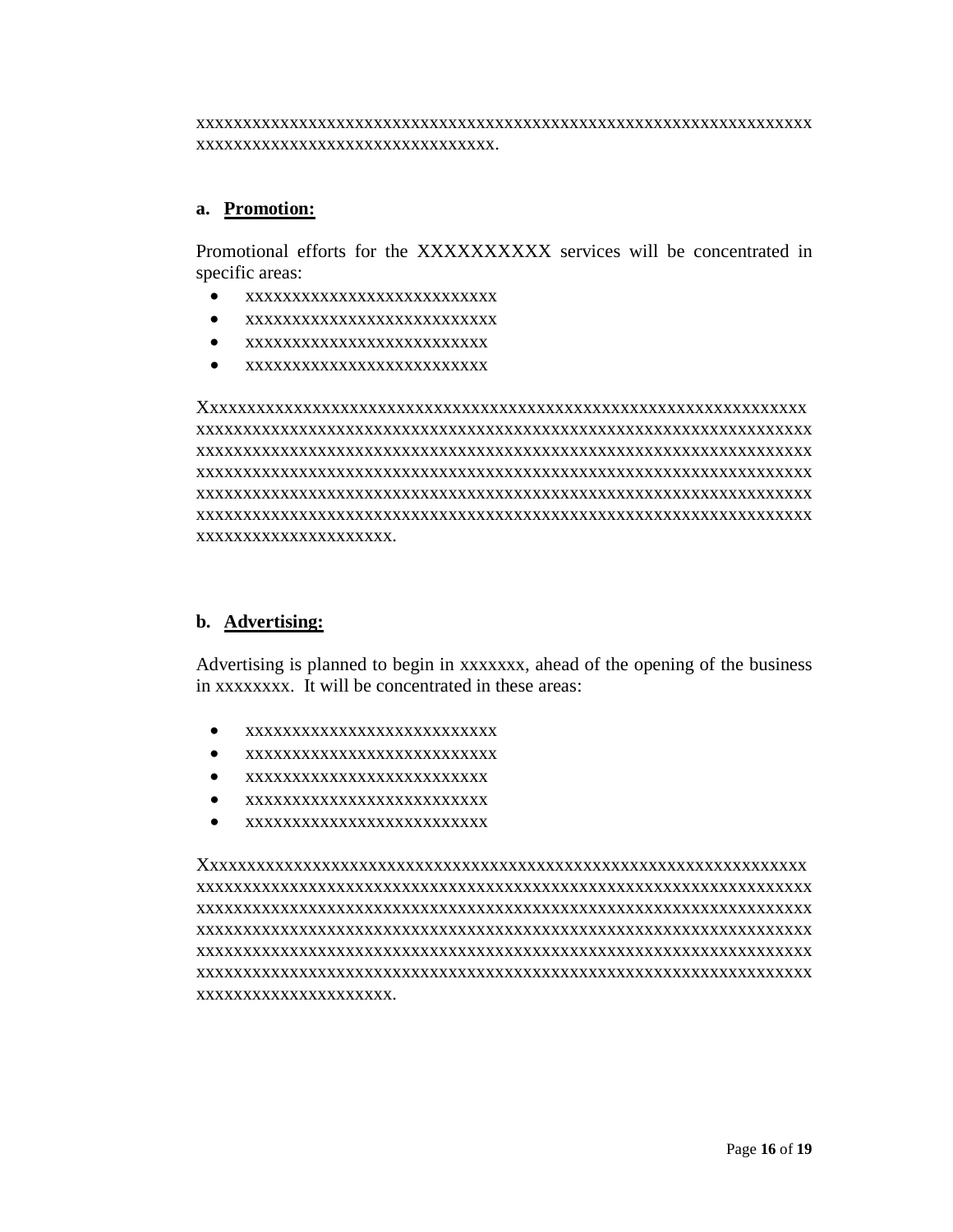# **c. Sales Strategy:**

Advertising is planned to begin in xxxxxxx, ahead of the opening of the business in xxxxxxxx. It will be concentrated in these areas:

- xxxxxxxxxxxxxxxxxxxxxxxxxxx
- xxxxxxxxxxxxxxxxxxxxxxxxxxx
- xxxxxxxxxxxxxxxxxxxxxxxxxx
- xxxxxxxxxxxxxxxxxxxxxxxxxx
- xxxxxxxxxxxxxxxxxxxxxxxxxx

Xxxxxxxxxxxxxxxxxxxxxxxxxxxxxxxxxxxxxxxxxxxxxxxxxxxxxxxxxxxxxxxxx xxxxxxxxxxxxxxxxxxxxxxxxxxxxxxxxxxxxxxxxxxxxxxxxxxxxxxxxxxxxxxxxxx xxxxxxxxxxxxxxxxxxxxxxxxxxxxxxxxxxxxxxxxxxxxxxxxxxxxxxxxxxxxxxxxxx xxxxxxxxxxxxxxxxxxxxxxxxxxxxxxxxxxxxxxxxxxxxxxxxxxxxxxxxxxxxxxxxxx xxxxxxxxxxxxxxxxxxxxxxxxxxxxxxxxxxxxxxxxxxxxxxxxxxxxxxxxxxxxxxxxxx xxxxxxxxxxxxxxxxxxxxxxxxxxxxxxxxxxxxxxxxxxxxxxxxxxxxxxxxxxxxxxxxxx xxxxxxxxxxxxxxxxxxxxx.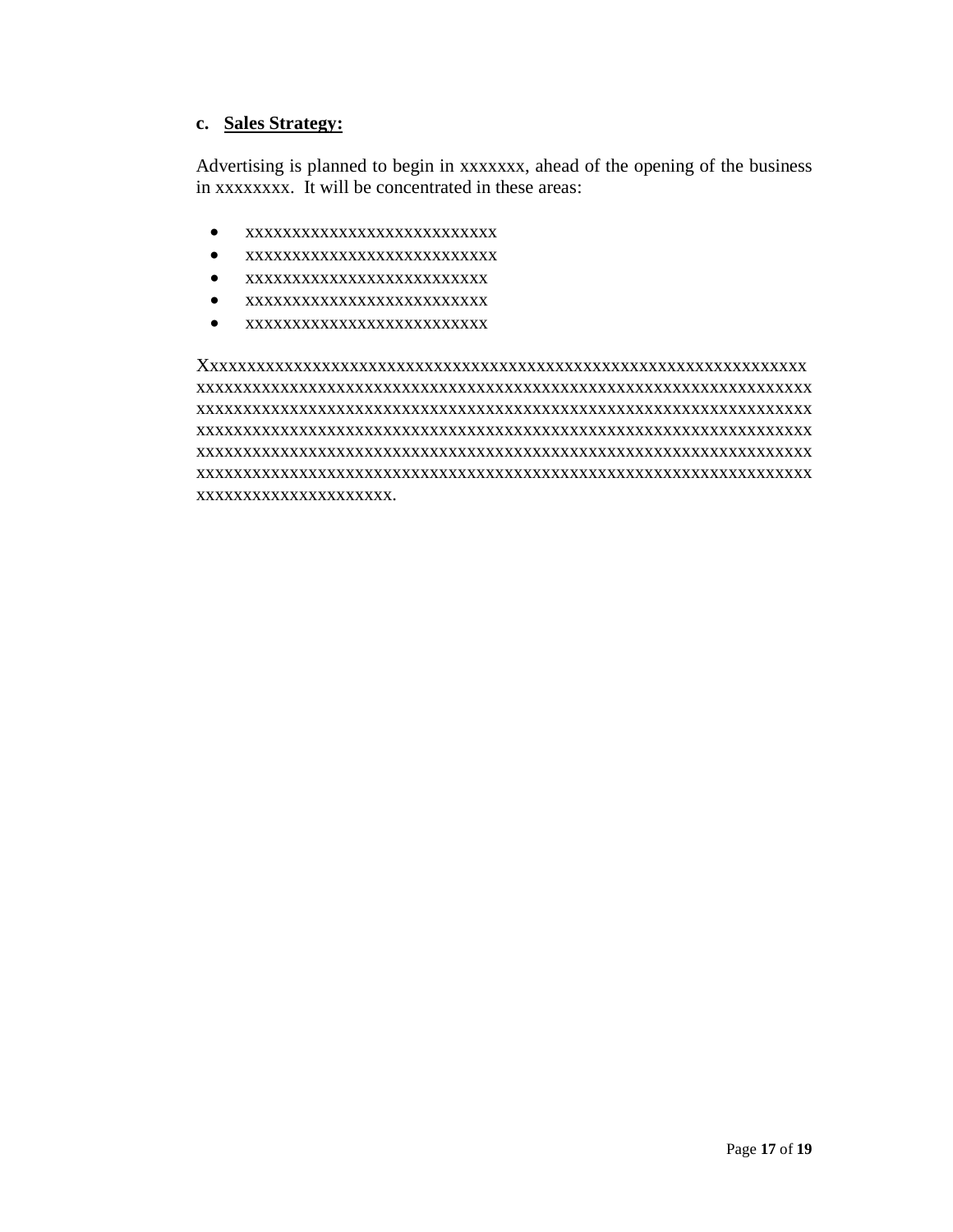#### **VII. Management Plan**

#### **a. Management:**

(Include every owner of the business. Explain what responsibilities each person has in the business, or none if applicable.)

XXXXXXXXX will be responsible for the overall operations of XXXXXXXXXXX. In the first year of business, record keeping will be done by XXXXXX with other aspects of operations will be contracted to outside experts.

The office plans to begin operation with xxx full-time employees: xxxxxxxxxxxxxxxxxxxx xxxxxxxxxxxxxxxxxxxx

In the second year of operations, it is anticipated that the xxxxxxxxxxxxxxx will be performed in-house by employing a xxxxxxxxxxxxxx full-time.

The business also anticipates employing an xxxxxxxx to oversee the daily administration of the office when the business is fully established. This will allow XXXXXX to concentrate on xxxx, creating room for growth and business expansion. (We will identify the specific timeline when we create your projections.)

# **b. Employee Details:**

**Title** – pay rate \$xx per hour, estimated 40 hours per week. They will be responsible for xxxxxxxx xxxxxxxxxx xxxxxxxxxxxxxxxxxxx xxxxxxxxxxxxxxxxxxxxxxxxxxxxxxxxxxxxxxxxxxxxxxxxxxxxxxxxxxxxxxx xxxxxxxxxxxxxxxxxxxxxxxxxxxxxxxxxxxxxxxxxxxxxxxxxxxxxxxxxxxxxxx xxxxxxxxxxxxxxxxxxxxxx.

Employment is anticipated in the xx month of operations in Year x.

**Title** – pay rate \$xx per hour, estimated 40 hours per week.

They will be responsible for xxxxxxxx xxxxxxxxxx xxxxxxxxxxxxxxxxxxx xxxxxxxxxxxxxxxxxxxxxxxxxxxxxxxxxxxxxxxxxxxxxxxxxxxxxxxxxxxxxxx xxxxxxxxxxxxxxxxxxxxxxxxxxxxxxxxxxxxxxxxxxxxxxxxxxxxxxxxxxxxxxx xxxxxxxxxxxxxxxxxxxxxx.

Employment is anticipated in the xx month of operations in Year x.

No additional benefits will be provided during the first two years of operations, but xxxxxxxxxxxxxxxxxxxxxxxxxxxxxx.